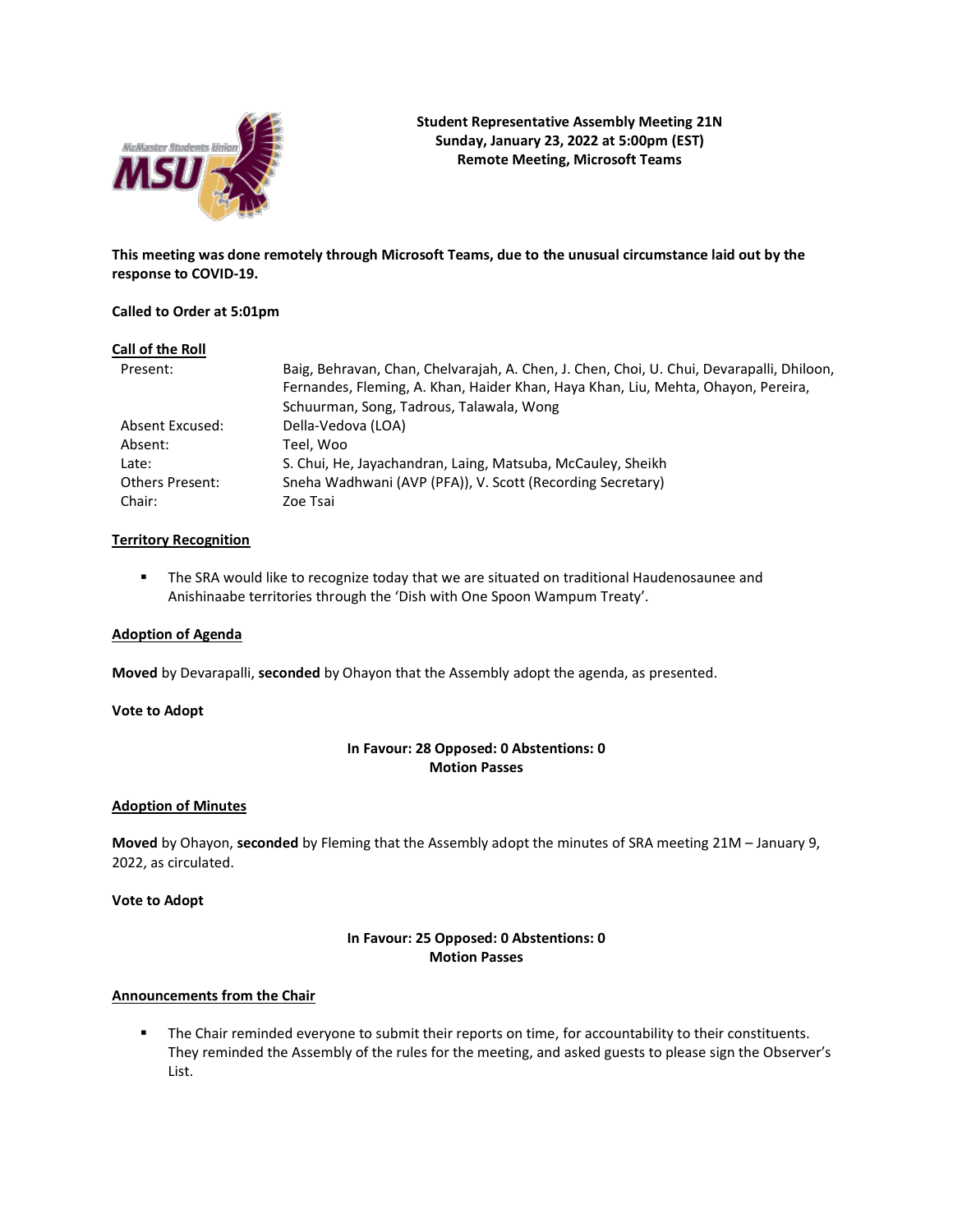# **Report Period**

# **1. Health Sciences Caucus – Pereira and Chan presented**

■ Pereira and Chan summarized the report.

## **2. Humanities Caucus – report circulated**

**EXEC** Sheikh presented the report.

# **3. Kinesiology Caucus – Ohayon presented**

■ Ohayon summarized the report.

# **4. Provincial & Federal Affairs Committee – report circulated**

■ Sneha Wadhwani presented the report.

# **5. Finance Committee – report circulated**

■ Nathan Auyeung presented the report.

# **6. Executive Board – report circulated**

■ Devarapalli presented the report.

# **7. Vice-President Education – report circulated**

### **Information Period**

No information was provided.

### **Question Period**

**•** Pereira asked if there were plans for the Assembly to move in-person once classes started back up. The Speaker responded that this would be updated within the coming weeks, and added that they weren't sure if everyone on the Assembly would be able to meet in person. The Speaker stated that the next meeting would definitely be online.

# **Business Arising from the Minutes**

## **1. Close MSU seats on Awards Committees**

**Moved** by Haider Khan, **seconded** by Devarapalli that the Assembly close nominations for MSU members to the following award committees: 

- Honour M (1)
- Rudy Heinzl Award of Excellence (1)
- J. Lynn Watson (1)
- MSU Spirit (1)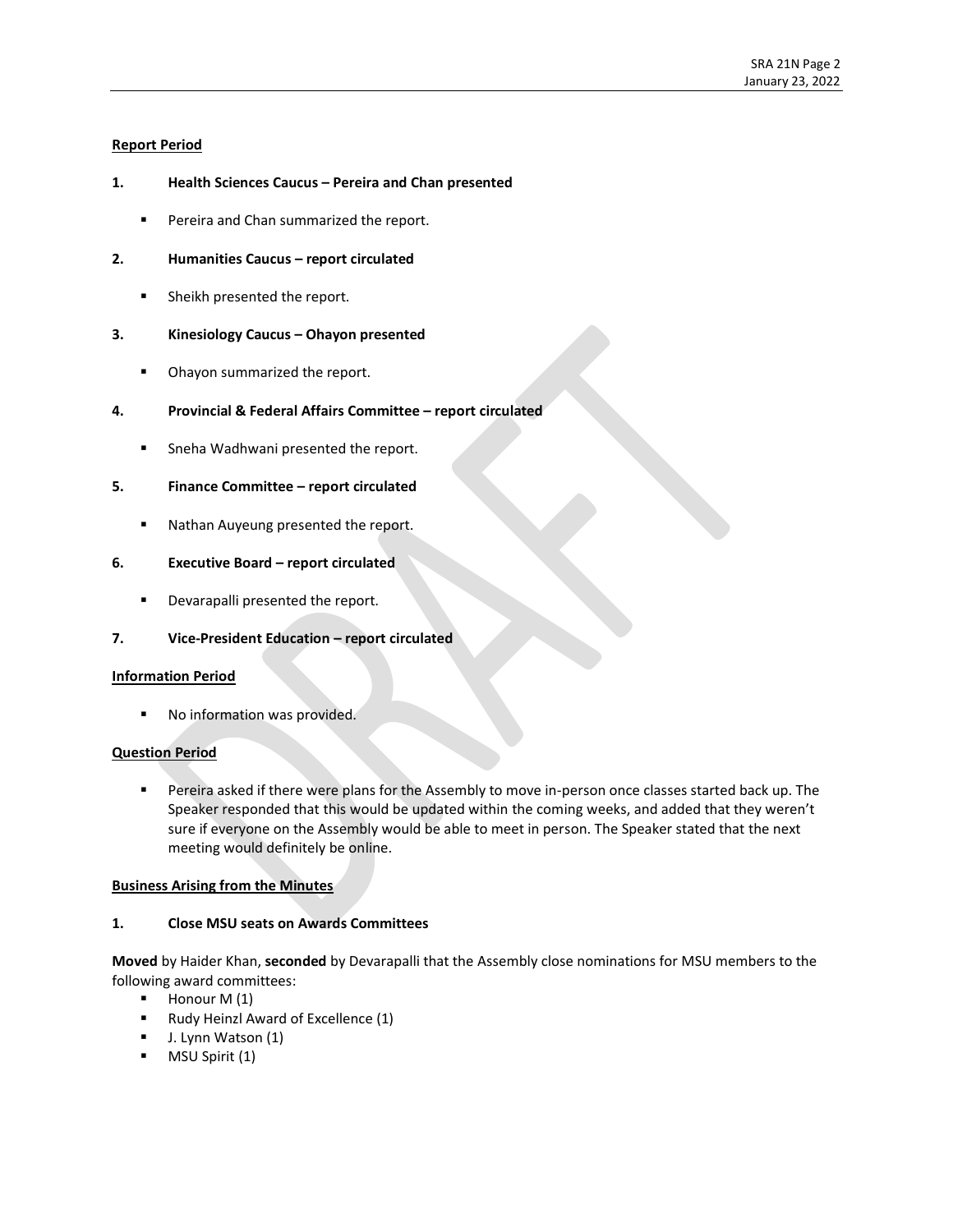## **Nominations**

- Vedish Soni nominated themselves for Rudy Heinzl.
- Mannat Mannat nominated themselves for Honour M.
- Mannat Mannat nominated themselves for J. Lynn Watson.
- Mannat Mannat nominated themselves for MSU Spirit.

#### **Vote on Motion**

# **In Favour: 27 Opposed: 0 Abstentions: 0 Motion Passes**

- Mannat Mannat won the following MSU seats on awards committees by acclamation: Honour M, J. Lynn Watson, MSU Spirit
- Vedish Soni won the MSU seat on the Rudy Heinzl Award Committee by acclamation.

#### **Business**

#### **1. Open SRA seat on Standing Committee**

**Moved** by Ohayon, **seconded** by Dhiloon that the Assembly open one (1) SRA seat on the Internal Governance Committee.

### **In Favour: 25 Opposed: 0 Abstentions: 0 Motion Passes**

#### **2. Close SRA seat on Standing Committee**

**Moved** by Haider Khan, **seconded** by Talawala that the Assembly close one (1) SRA seat on the Internal Governance Committee.

### **Nominations**

- **■** Ohayon nominated themselves.
- Anna Chen nominated themselves.

### **Vote on Motion**

# **In Favour: 26 Opposed: 0 Abstentions: 0 Motion Passes**

### **Set Parameters**

**Moved** by Haider Khan, **seconded** by Fleming to set parameters for the election to be two minutes for opening statements and one minutes for questions, per candidate.

**Moved** by Haider Khan, **seconded** by Talawala that the Assembly recess for five minutes.

- Haider Khan stated that if the Speaker needed five minutes they can have it.
- Talawala agreed.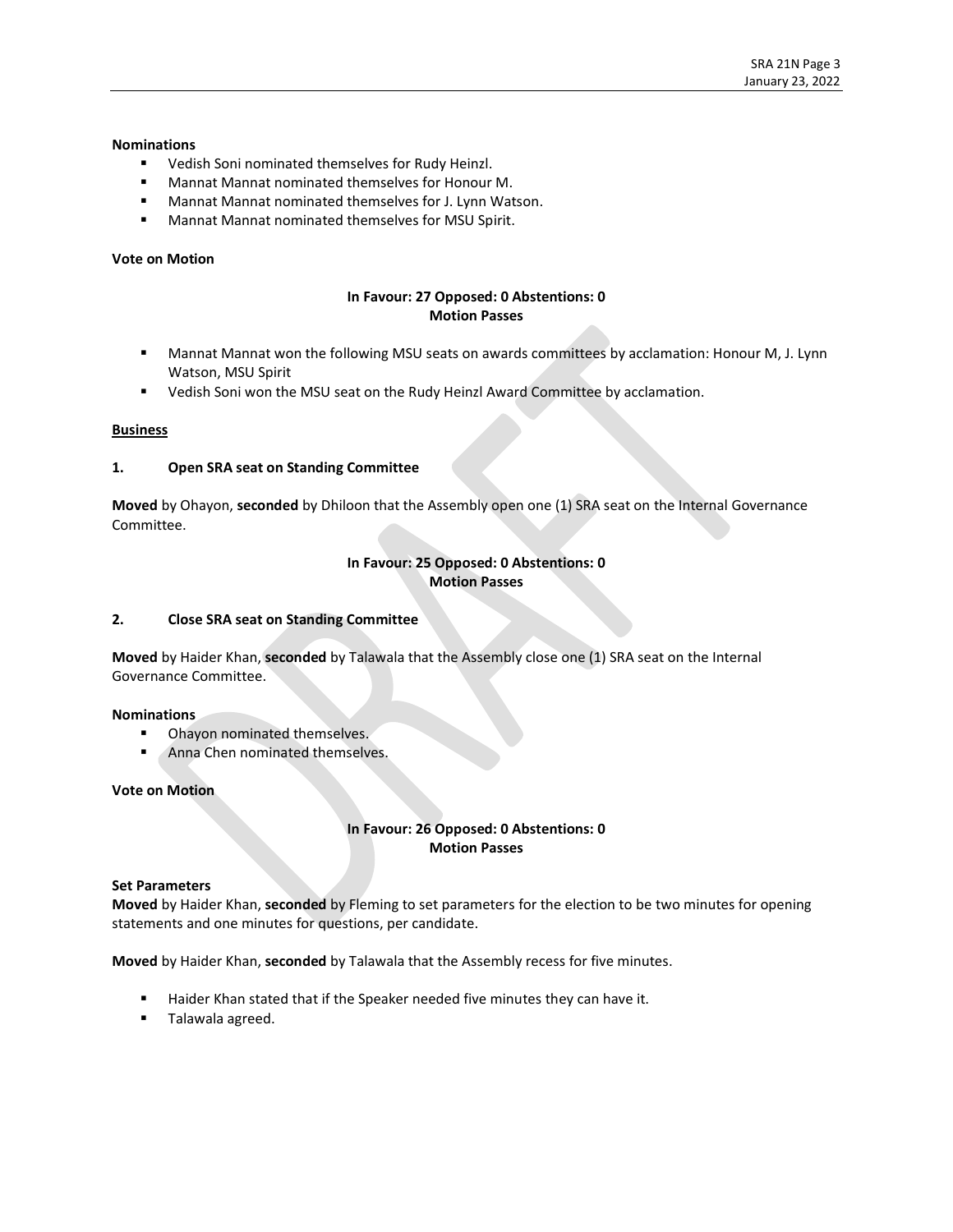## **Vote on Motion**

#### **Motion Passes by General Consent**

# **Recessed at 5:42pm Called to Order at 5:48pm**

#### **Call of the Roll**

| Present:               | Baig, Behravan, Chan, Chelvarajah, A. Chen, J. Chen, Choi, S. Chui, U. Chui, Devarapalli, |
|------------------------|-------------------------------------------------------------------------------------------|
|                        | Dhiloon, Fernandes, Fleming, He, Jayachandran, A. Khan, Haider Khan, Haya Khan,           |
|                        | Laing, Liu, Matsuba, McCauley, Mehta, Ohayon, Pereira, Schuurman, Sheikh, Song,           |
|                        | Talawala, Wong                                                                            |
| Absent Excused:        | Della-Vedova (LOA)                                                                        |
| Absent:                | Teel, Woo                                                                                 |
| Late:                  | Tadrous                                                                                   |
| <b>Others Present:</b> | V. Scott (Recording Secretary)                                                            |
| Chair:                 | Zoe Tsai                                                                                  |

# **Amendment**

**Moved** by Baig, **seconded** by Haider Khan to amend the motion to be:

**Moved** by Haider Khan, **seconded** by Fleming to set the parameters for the election to be two minutes for opening statements and two minutes for questions, per candidate pooled.

- Baig stated that two minutes seemed better.
- Haider Khan stated that this was sufficient time for presentations and questions.

#### **Vote on Amendment**

# **In Favour: 23 Opposed: 0 Abstentions: 0 Motion Passes**

#### **Main Motion**

**Moved** by Haider Khan, **seconded** by Fleming to set the parameters for the election to be two minutes for opening statements and two minutes for questions, per candidate pooled.

■ Haider Khan stated that this was good enough time.

**Vote on Motion**

# **In Favour: 25 Opposed: 0 Abstentions: 0 Motion Passes**

- The Candidates spoke within the time allotted.
- **■** The Assembly voted by secret ballot.

| <b>Candidate</b> | Vote |
|------------------|------|
| A. Chen          | 6    |
| Ohayon           | 22   |
| Abstained        | O    |
| Spoiled          |      |